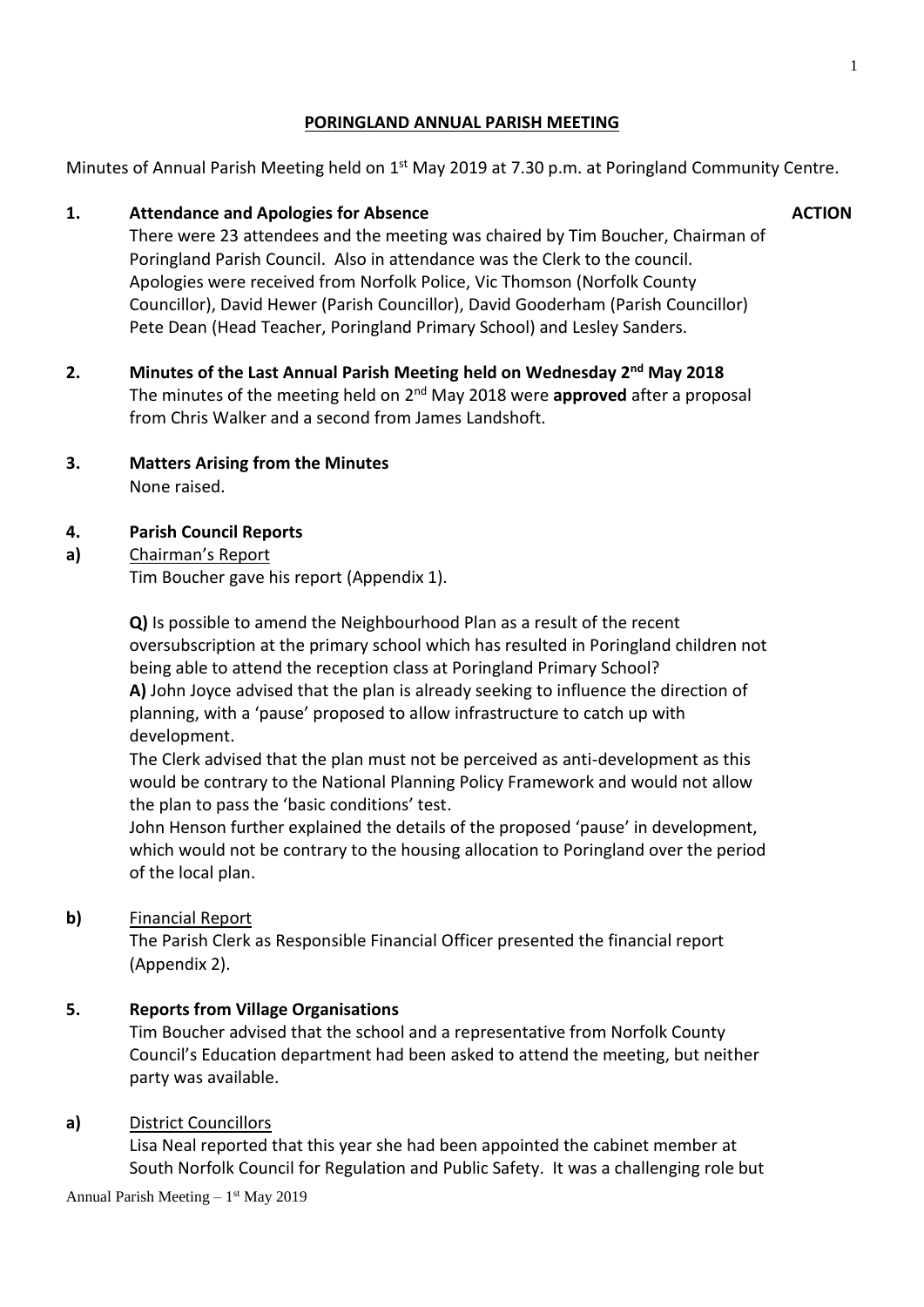it had enabled her to learn a lot. She had also spent a substantial amount of time looking at local issues within the ward. She was also vice chairman of the planning committee at South Norfolk Council. Previously the council had had no five year housing land supply so it was very difficult to deny development because planning policies could not be relied upon. As a result of the council achieving a five year housing land supply, South Norfolk Council's planning policies were now deemed as in date and Gladman Homes had withdrawn its appeal against the council's decision to refuse planning permission for development on Burgate Lane.

She also sits on the Greater Norwich Local Plan committee, which is the local plan for Norwich City Council, Broadland District Council and South Norfolk Council. Figures for development are received directly from the government. The results of a recent call for sites is now being reviewed and is expected to go out for consultation in December. Other policies in the plan will include energy, design, flooding and employment. 7,200 homes are due to be built in the three districts by 2036. It was noted that Poringland had already had its fair share of development so it was hoped that there will not be any future large scale developments in the parish. Consideration is to be given to spreading the housing out so that rural areas could benefit from development.

As a result of reduced government funding, South Norfolk Council and Broadland District Council are now working together as they provide similar services and economies of scale can be achieved. A new joint Managing Director has been appointed.

It was noted that South Norfolk Council has no power to influence the decisions of the school and education authority over the admission of primary school pupils, but will support the parish in this matter as much as they can. She had spoken to Norfolk County Councillor Vic Thomson who had advised that there will be another school and potential sites are already being assessed. An application for funding had to be sent to Central Government, and they will not consider any application until the existing school is full. The frustrations of the people were understood, however the councillors are public servants and volunteers and there have been some very hurtful comments posted online and slanderous emails sent to councillors. This is not acceptable and will not help resolve the matter.

John Overton confirmed that the matter of school admissions is that of one for Norfolk County Council. He had emailed the head teacher to attend this meeting but the head teacher was not available. He had also invited the Leader of Norfolk County Council but had not received a response. He had however, received an email from the Chair of Governors, in which concerns had been raised about a second school having an adverse impact on the existing school. He reminded the meeting that the county education system is a consultee in the planning process. South Norfolk Council made 3.8 million bin collections in 2018/2019, which includes 1,300 assisted collections from those who are unable to move their bin to the highway. 850 fly tips were attended to, and statistics show that the charges implemented by Norfolk County Council for disposing of certain types of waste had made no difference to the level of fly tipping.

£6 million has been invested in leisure facilities over the past 5 years. There have been full refurbishments of Wymondham and Long Stratton Leisure Centre and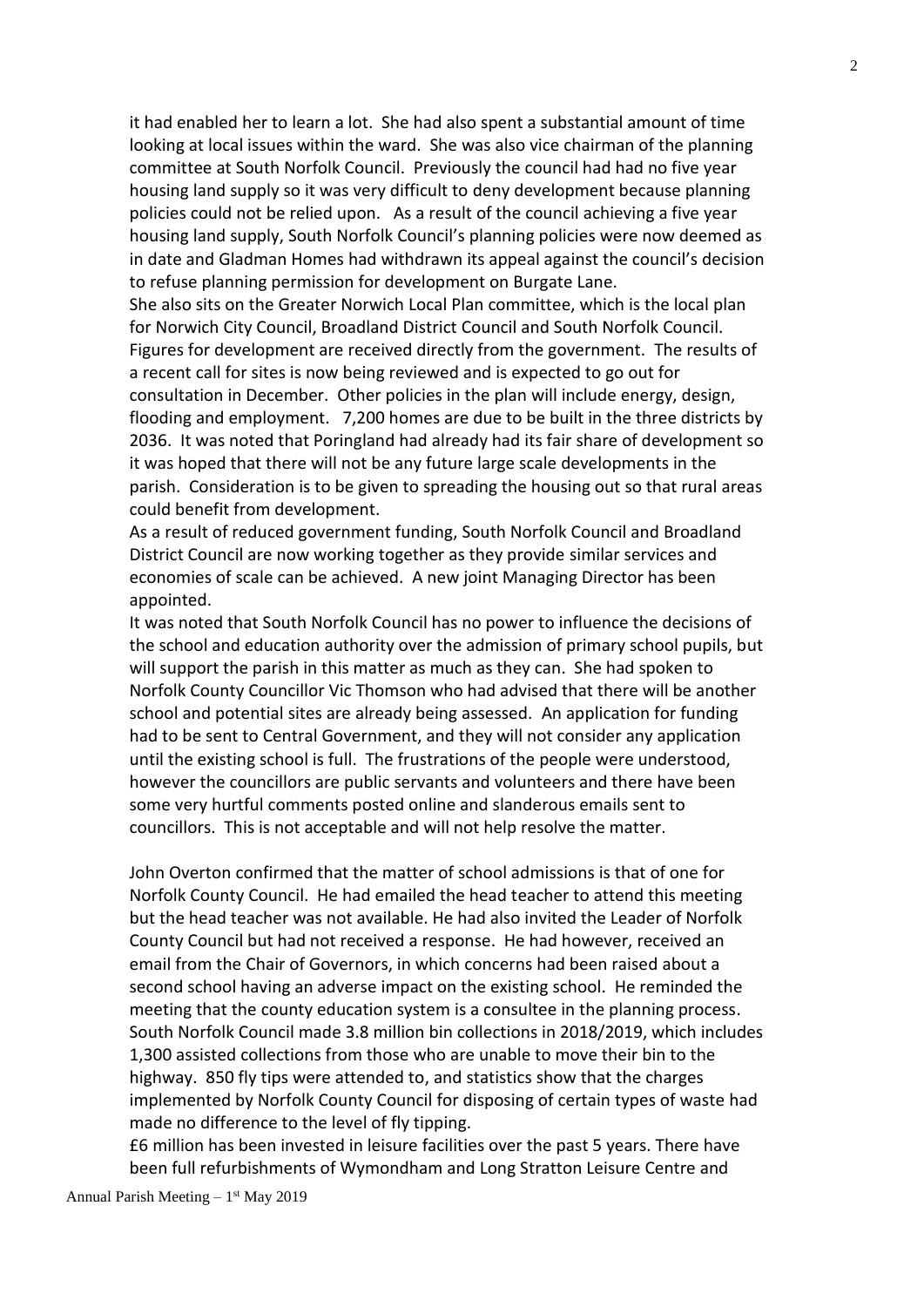investment is to be made in Diss. There were previously 55,000 visitors to the sports centres per annum, subsequent to investment this was now £77,000. The new soft play area at Long Stratton is proving very popular.

In the future, South Norfolk Council is looking to invest in new business at the Norwich Research Park.

**Q)** Would there be a possibility of a soft play area at Framingham Earl Sports Centre?

**A)** John Overton advised that the operation of Framingham Earl Sports Centre is being reviewed. It has been running at a loss, and now the school has transferred to academy status, the debt has been moved to the Trustees and the Trustees want it resolved. Promotion is to be considered as a lot of people do not realise it is there.

**Q)** With reference to planning, the design of the houses on the Milestones development is very disappointing.

**A)** John Overton responded that at the time of the consultation the development was in Bixley. John Henson advised that Poringland was only entitled to a 'neighbouring parish consultation'. It was only after planning permission was agreed that it was established that the development was going to form part of Poringland parish.

Lisa Neal quoted from South Norfolk Council's Director of planning, who had advised that the design code for this development states:

"*As there is no architectural style of significance in Poringland, a pastiche of a 'traditional' style residential development would not contribute to the sense of place in this location as it would have no local relevance or reference.* 

*Therefore a more contemporary design approach for the form and detail of the buildings is proposed, but which references the more agricultural rather than civic location of the site.* 

*The proposed buildings would be simple in form, reflecting the utilitarian character of farms and agricultural buildings. This would also reduce any visual impact of the development on the distant views towards the site. Windows to be larger/ fewer to avoid too 'domestic' an appearance of the buildings and detailing would be simplified to reduce the visual clutter of the buildings.* 

*The materials would be typical of rural buildings in South Norfolk: red brick, metal cladding, clear finish/ untreated timber cladding."* 

**Q)** A pot hole had been reported on St Mary's Road (corner of Rectory Lane) six weeks ago. When a repair was instigated, the remedial works were very poor **A)** John Overton offered to take the details and follow up with Norfolk County Council.

**Q)** John Henson requested that the street cleaner, which is often seen to the north of the village, be more present in the south of the village.

**A)** John Overton advised that the street cleaner had worked on the south of the village today. It had just taken four trips to complete the work.

**Q)** Is there a timescale for the new school?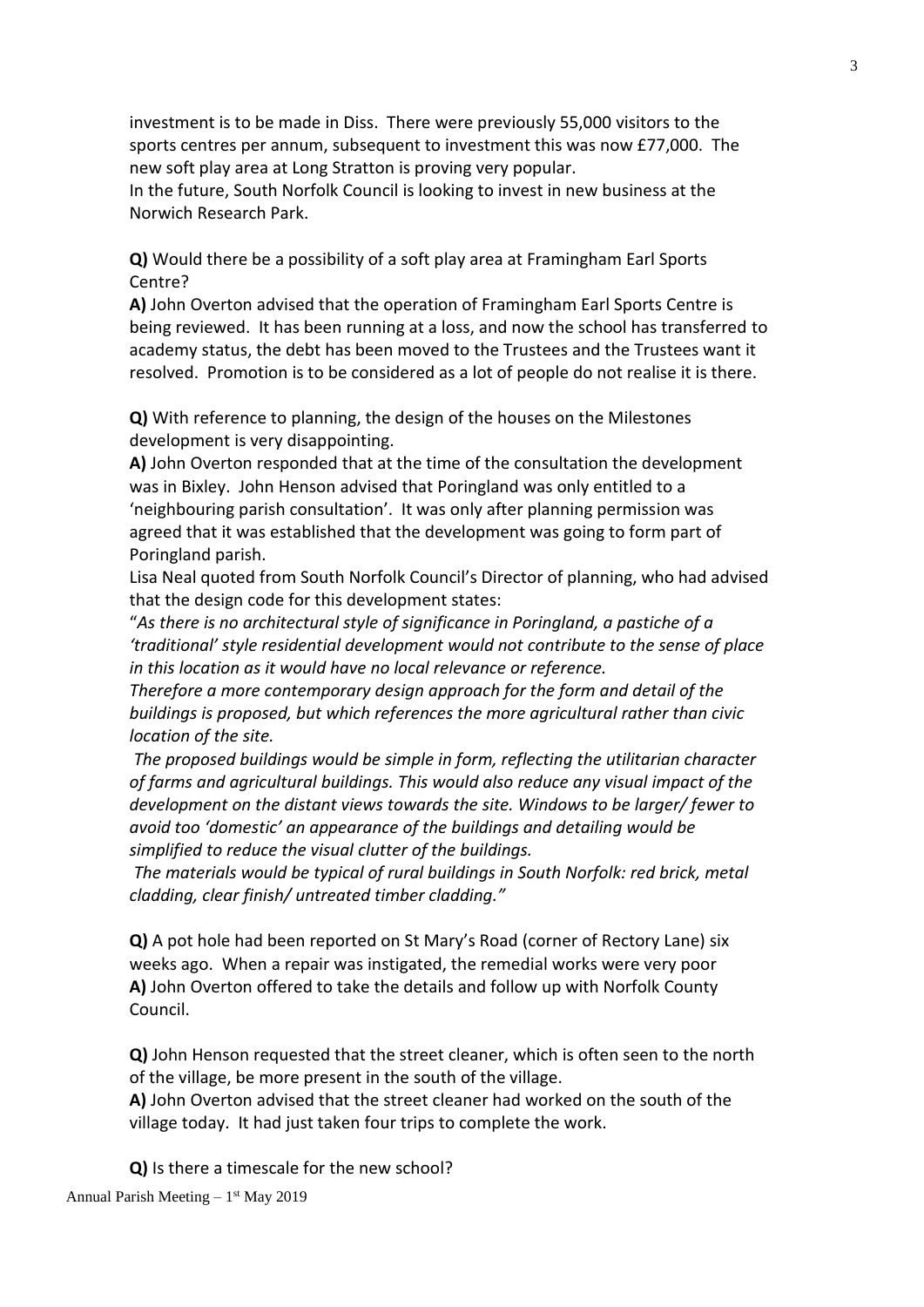**A)** Lisa Neal responded that this would be approximately three years. John Overton advised that two possible sites had been identified. Tim Boucher and John Overton will meet with the head teacher to obtain further information on a short term solution.

**Q)** The current school is struggling for space, is there a short term solution? **A)** Lisa Neal advised that the school is not keen on modular buildings due to the loss of play space. John Overton reported that money was paid by Norfolk Homes for a MUGA at the school. This has not been built therefore it could be investigated that the developer could be approached to change the s106 agreement to release the money for other purposes.

**Q)** Why can't the school use the playing field?

**A)** Lisa Neal advised there would be safeguarding concerns. John Henson advised that the school could not have exclusive use of a public field.

**Q)** Why was the second school not built when originally mooted? **A)** Lisa Neal advised that there were not enough children to make both schools viable. In lieu of the new school, Norfolk Homes provided £1.8m to improve the existing school.

**Q)** Why was Brooke allocated a new school?

**A)** Lisa Neal advised that the existing school was in a poor state of repair. Tim Boucher added that the new school was withdrawn when the large proposed development was refused.

**Q)** Could the new school be a junior school and the existing school be a first school? **A)** Tim Boucher advised that this could be investigated.

**Q)** What is being done to stop a similar problem happening with the high school? **A)** Tim Boucher advised that the Parish Council has previously raised this, and the problem with the primary school should alert the education authority into taking action.

It was noted that the County Councillor had reported the admissions criteria for the primary school at the previous Parish Council meeting and he had not issue any personal comments. He should not have been subjected to a personal online attack for only stating the facts.

#### **b)** County Councillor

The Chairman referred to the written report provided by Norfolk County Council which had been issued to all attendees (Appendix 3).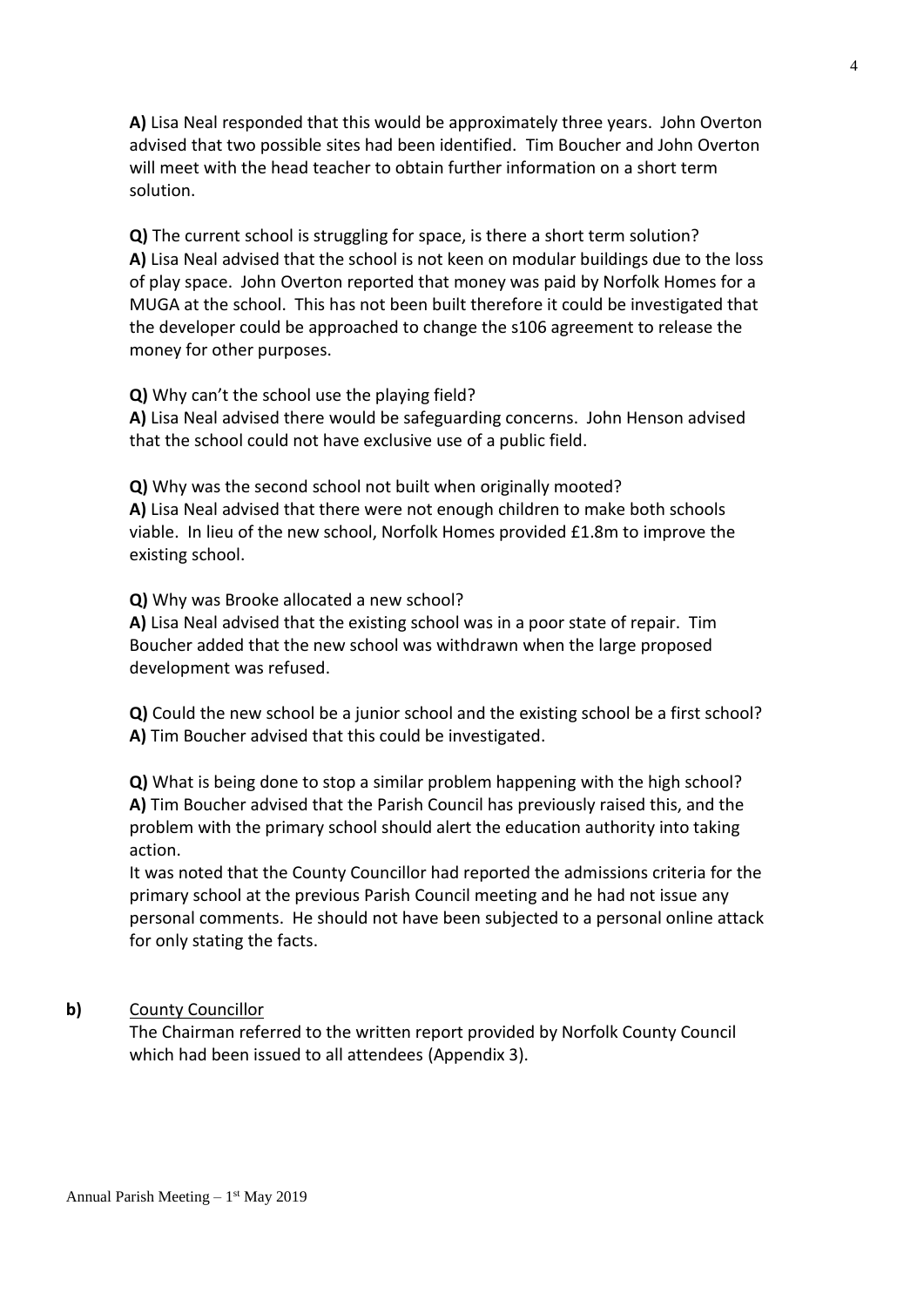### **c)** Strategic Six Group

James Landshoft spoke on behalf of the Strategic Six Group which involved member villages of Poringland, Stoke Holy Cross, Caistor St Edmund, Trowse, Bixley and Arminghall. Discussions at these meetings affect all the parishes and mainly covers traffic, transport and infrastructure. There is a dedicated highways committee that meets with Norfolk County Council to discuss specific concerns. They have also discussed the loss of bus routes through Arminghall, Bixley and Trowse. Norfolk County Council and First Bus have given assurances that the network will be in place. It is hoped that a single operator will provide a better service.

### *James Landshoft Left The Meeting*

# **d)** No report available

# **e)** Welcome Home and Memorial Playing Field Trust

John Overton reported that the Parish Council is in the process of starting more regular meetings of the Trust, beginning with the annual meeting on 5<sup>th</sup> June. This will be held at the pavilion at 7pm and everyone is welcome to attend. Over the past year, a new heating system had been put in place. The new boiler is connected to the gas supply rather than the old storage heaters. This was part of the criteria required by the football club to enable them to be eligible for promotion.

A deep clean of the building had recently taken place.

Tim Boucher advised that the pavilion was available for anyone to hire.

**Q)** Could be defibrillator be moved outside?

**A)** John Overton advised that the defibrillator belonged to the football club and there was security concerns about moving it outside.

**Q)** Is there anything being done about the mud and excess surface water on the approach to the play area at the playing field.

**A)** Trevor Spruce advised that the drainage problem had been resolved in this area. He will review again when it rains to see exactly where the problem is

**f)** Fuel Allotment Trust

Tim Boucher read a report from David Gooderham, attached at Appendix 4.

**g)** Sand and Gravel Charity Chris Walker gave a report of the activities of the Charity, attached at Appendix 5.

### **h)** Men's Shed; and Tree Warden

Henry Gowman provided a report on both groups, attached at Appendix 6.

**Q)** Tim Boucher queried where the figure of £250,000 as a cost for the proposed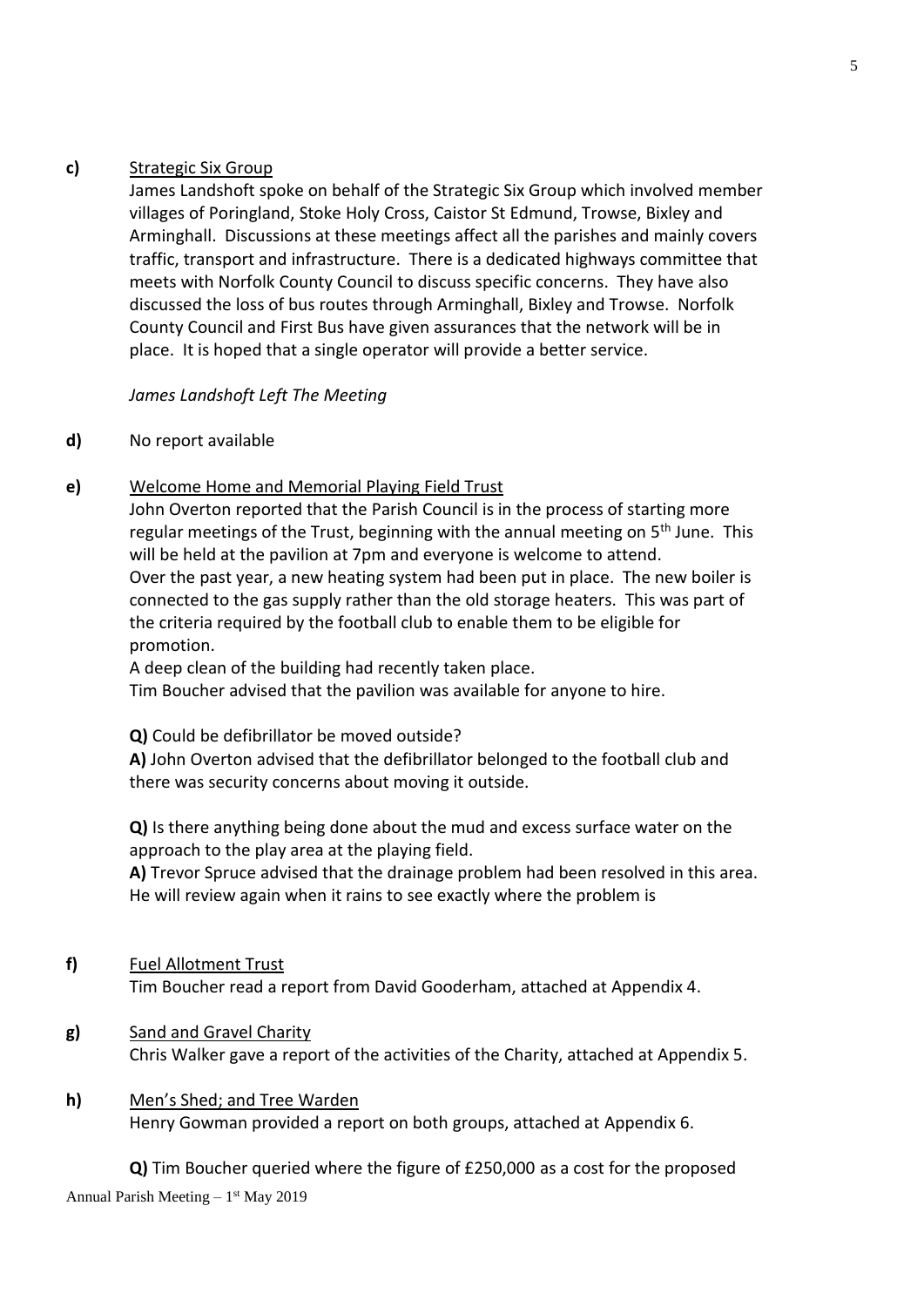new Men's Shed had come from.

**A)** Henry Gowman responded that this had come from the Parish Council. Tim Boucher clarified that that was an estimate and it was dependent on the size of the building. Henry Gowman added that the membership of the group is likely to grow substantially as will the input into the local community.

Tim Boucher confirmed that the Parish Council would not meet with the architect for the Community Land Project until the land transfer is secure.

Henry Gowman congratulated the Parish Council on the appointment of the new clerk.

**Q)** Would it be possible to plant trees to provide shade in areas where children play. **A)** Henry Gowman will look into this.

#### **6. Parishioner Questions and Comments**

A member of the public expressed her thanks to the Parish Council for all their hard work over the past year.

There being no other business the Chairman closed the meeting at 8:45pm

#### **CHAIRMAN**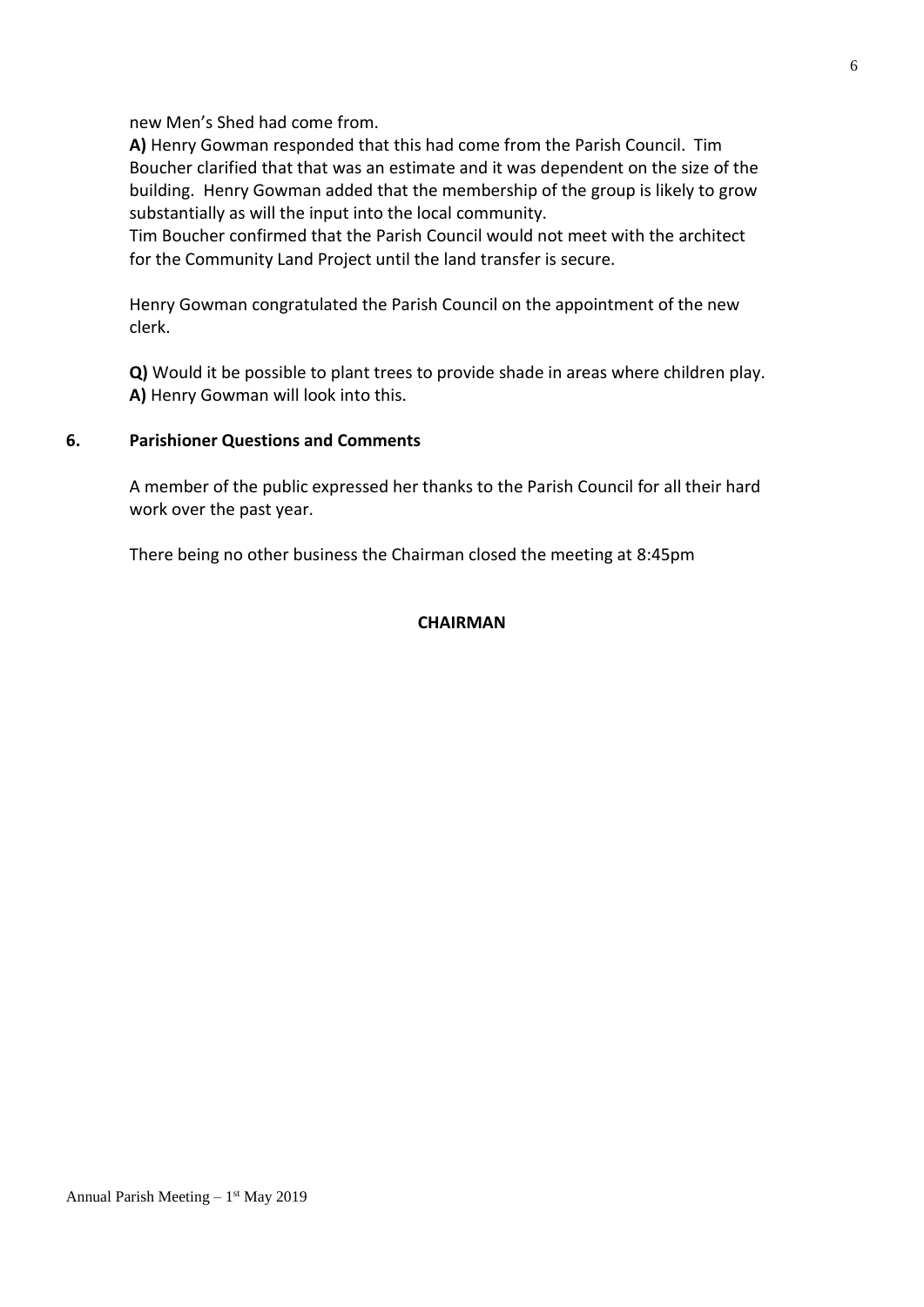#### **APPENDIX 1.**

The Parish Council has had a very busy year and has faced many challenges.

The Neighbourhood Plan Steering Group has worked tirelessly on the Neighbourhood Plan, bringing together the priorities of the community into a document which we hope will eventually become part of the policies which will determine planning permissions in the future. We would like to thank everyone who has contributed to this process during community events and the most recent consultation. We are now in the process of submitting the document to South Norfolk Council who will review it to ensure that it meets the 'Basic Conditions' which are a set of conditions laid down in law which the document must adhere to. Once South Norfolk Council has agreed this, they will re-consult on the document, and then it will be put before an independent examiner. Once agreed by the examiner, the document will be put to referendum, where the people of Poringland will have the final say over whether the document is adopted.

The most difficult decision was to close the cemetery to new burials after a report from the Environment Agency raised concerns about the high water table in this area. The Parish Council will be reviewing the situation to see if there are any alternative areas in the village suitable for burials, as we understand that local people wish to be buried in the parish where they lived.

The Community Land Project has not progressed as swiftly as we would have liked due to a delay in the transfer of land from Norfolk Homes to the Parish Council. However, we are expecting some positive news on this very soon and are then looking to finalise plans with the architect so that the appropriate planning permissions can be sought.

Frustrations have been expressed over the behaviour of irresponsible dog owners, primarily over their unwillingness to pick up after their dog. After consultation with local dog owners, signage will be installed in the village detailing various aspects of responsible dog ownership. This includes the necessity of a dog to be under proper control and also encouraging members of the public to report dog owners that do not pick up after their dog. All public open spaces are covered by a Public Spaces Protection Order, put in place by South Norfolk Council. South Norfolk Council have the power to fine dog owners who do not pick up after their dog, so the more people who report problems, the more likely South Norfolk Council is to enforce this power.

The community centre has been very busy and has increased both the number of events and the size of events this year. Last year events were held to appeal to different demographics in the local area, and included a craft fair, a princess party, Frankie's Guys (a Jersey Boys Tribute), The Jukebox Rogues and the sell-out George Michael Tribute.

The village fete was very well attended by the community and with more attractions to be provided at this year's fete we hope that this year will be equally, if not more successful, so please note the date of 13th July in your diary.

The indoor car boot sales are now very well established, and building on the success of these we are running a village garage sale on 15th June. The deadline to sign up for this is 17th May, so please support this event.

Events at the community centre made a total profit of £6,000 in the last year, however it must be stressed that the primary function of these events is for community benefit. Some events, such as the village garage sale are run at no profit to the Parish Council.

The community centre recently hosted a presentation by Paul Hetherington from 'Buglife' about the importance of pollinators. The Parish Council has shown great support for the increase in pollinators and the is supporting the 'B-Line' project being run by the Bergh Apton Conservation Trust to create a pollinator corridor along the River Chet, the source of which is location in Poringland.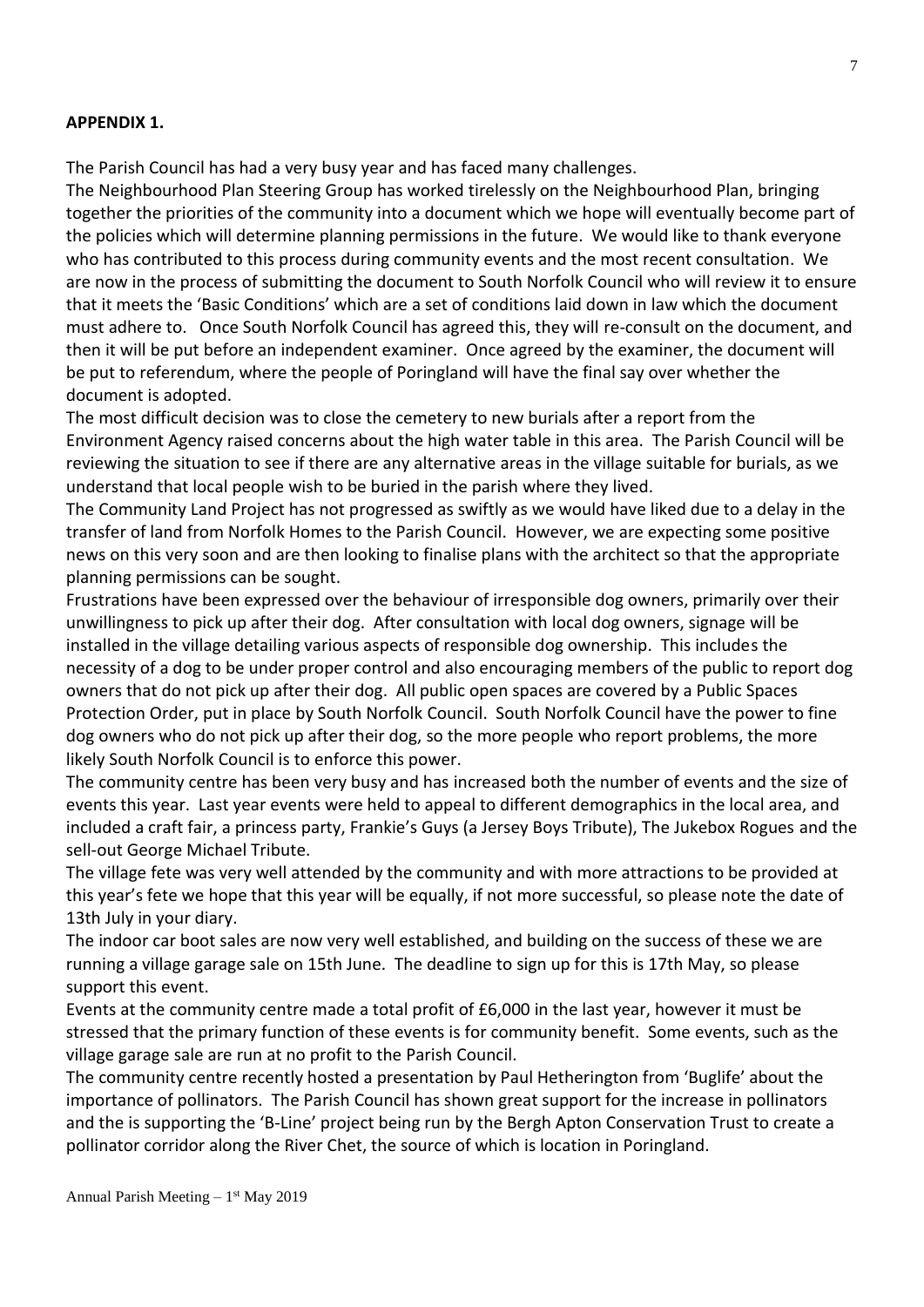As a Parish Council, we continue to work with other local authorities to ensure that Poringland is represented. We continue to work closely with South Norfolk Council, particularly in planning matters, to ensure that our concerns are heard. Similarly, we work closely with Norfolk County Council, primarily over highway matters, so that our projects are considered.

Finally, I would like to thank the Parish Council team for all their hard word this year, which concludes the four year term for the Parish Council. Steve Aspin and David Gooderham have chosen not to stand as a parish councillor for the next term and I would like to thank them for volunteering their time for the benefit of the community. Joining the Parish Council team shortly will be John Hodgson and Carl Pitelen and I'd like to welcome them to the team and look forward to working with them in the future. The Parish Council intends to begin the new term with a questionnaire for the village to establish the strategic direction for the next council term, so please get involved and have your say.

#### *Tim Boucher, Chairman*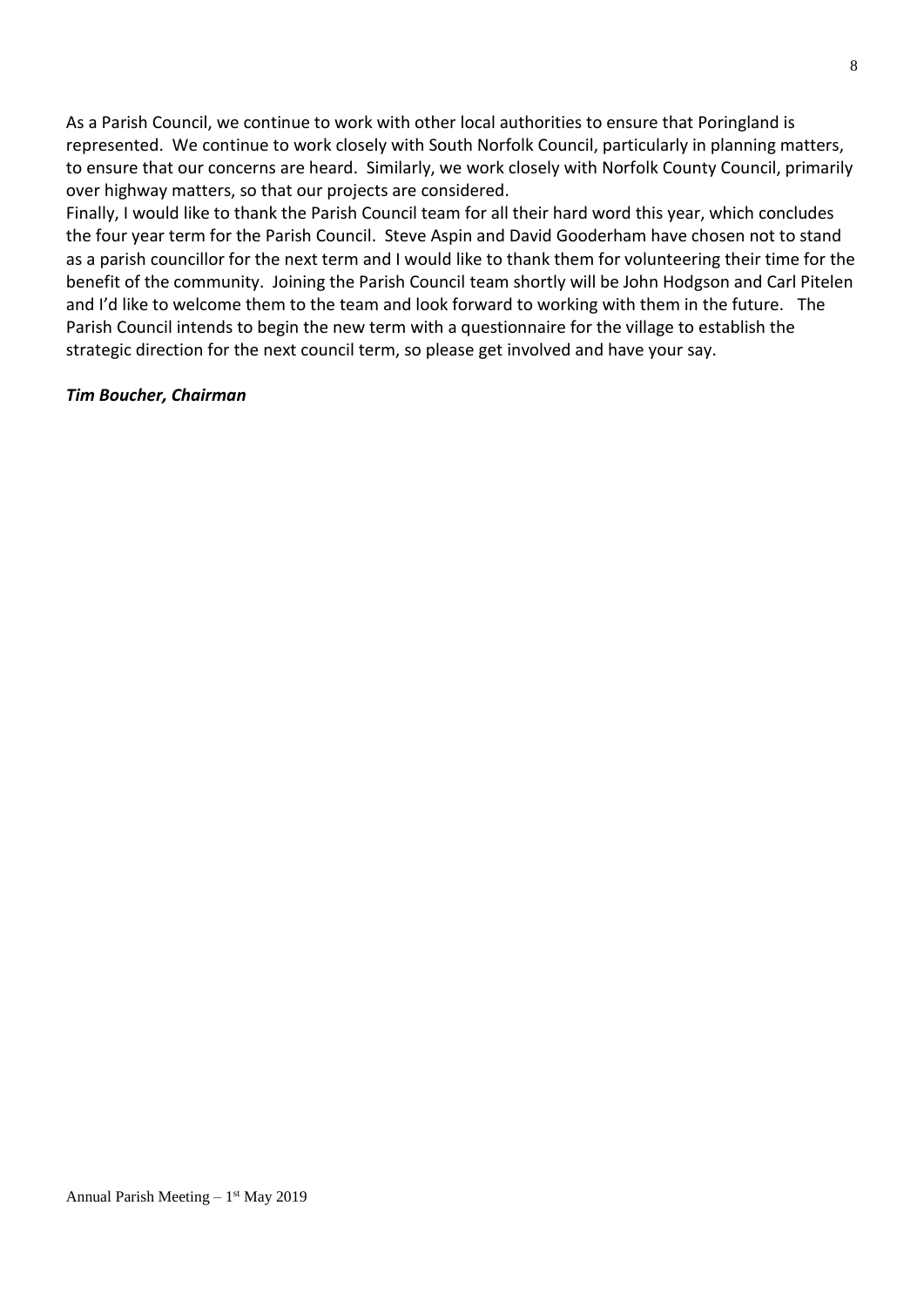#### **APPENDIX 2.**

| <b>Income</b>                         | <b>Actual</b> |             | <b>Budget</b> | <b>Actual</b> | <b>Over</b> | <b>Budget</b> | Inc / Dec on   |
|---------------------------------------|---------------|-------------|---------------|---------------|-------------|---------------|----------------|
|                                       | 2016/17       |             | 2017/18       | 2017/18       | (Under)     | 2018/19       | 2017/18        |
|                                       | £             | £           |               | £             | 2017/18 £   |               | <b>Budget</b>  |
| Precept                               | 122,922       | 142,829     |               | 142,829       | 0.00        | 150,922       | +5.67%         |
| <b>Shortfall Grant</b>                | 5,829         | 3,714       |               | 3,714         | 0.00        | 1,994         | $-46.31%$      |
| Interest                              | 2,567         | 2,000       |               | 3,508         | 1,508       | 2,000         | 0.00%          |
| <b>Burial Ground</b>                  | 8,006         | 4,500       |               | 18,810        | 14,310      | 5,500         | $+22.22%$      |
| <b>Miscellaneous</b>                  | 1,967         | 500         |               | 1,129         | 629         | 500           | 0.00%          |
| <b>Grants</b>                         | 13,739        | 4,067       |               | 15,320        | 11,253      | 19,100        | +369.63%       |
| <b>S106 Commuted Sum</b>              | 32,975        | 0           |               | 27,500        | 27,500      | 0.00          |                |
| <b>Refund to Comm</b>                 | $\mathbf 0$   | $\mathbf 0$ |               | 1,569         | 1,569       | 0.00          |                |
| Sum                                   |               |             |               |               |             |               |                |
| <b>CIL</b>                            | 1,558         | $\mathbf 0$ |               | 3,837         | 3,837       | 0.00          | $\blacksquare$ |
| <b>Memorial Repairs</b>               | 1,750         | $\mathbf 0$ |               | 1,050         | 1,050       | 0.00          |                |
| <b>Community Centre</b>               | 89,646        | 65,000      |               | 84,277        | 19,277      | 76,355        | $+17.47%$      |
| <b>Use of Earmarked</b>               | 0.00          | $\mathbf 0$ |               | 0.00          |             | 28,200        |                |
| Monies (incl. S106)                   |               |             |               |               |             |               |                |
| <b>Total</b>                          | 280,959       | 222,610     |               | 303,543       | 80,933      | 284,571       | $+27.83%$      |
| Tax Base (adjusted no. of properties) |               |             | 1,693         |               |             | 1,789         |                |
| Band D Tax*                           |               |             | £84.36        |               |             | £84.36        |                |
| % inc/dec Band D Council Tax          |               |             | $+1.78%$      |               |             | $+0.00%$      |                |

**Summary of Parish Council Accounts 2017/18**

**\* Band D Council Tax is calculated as Precept divided by Tax Base.**

| <b>Expenditure</b>       | Actual       | <b>Budget</b><br>2017/18 | <b>Actual</b> | (Over)                       | <b>Budget</b><br>2018/19 | Inc / Dec on             |
|--------------------------|--------------|--------------------------|---------------|------------------------------|--------------------------|--------------------------|
|                          | 2016/17<br>£ |                          | 2017/18<br>£  | <b>Under</b><br><b>Spent</b> |                          | 2017/18<br><b>Budget</b> |
|                          |              |                          |               | 2017/18 £                    |                          |                          |
| <b>Staff Costs</b>       | 105,191      | 106,954                  | 112,574       | (5,620)                      | 125,899                  | $+17.71%$                |
| <b>General Admin</b>     | 13,209       | 12,150                   | 19,619        | (7,469)                      | 16,860                   | +38.77%                  |
| <b>Burial Ground</b>     | 12,020       | 8,000                    | 8,986         | (986)                        | 6,000                    | $-25.00\%$               |
| Community                | 53,701       | 67,866                   | 55,079        | 12,787                       | 52,293                   | $-22.95%$                |
| Centre                   |              |                          |               |                              |                          |                          |
| <b>Outside Spaces</b>    | 22,554       | 10,630                   | 8,433         | 2,197                        | 13,560                   | $+27.56%$                |
| <b>Playing Field</b>     | 14,219       | 10,310                   | 8,562         | 1,748                        | 16,859                   | +63.52%                  |
| <b>Section 137</b>       | 275          | 500                      | 225           | 275                          | 300                      | $-40.00\%$               |
| <b>Professional Fees</b> | 542          | 1,500                    | 0.00          | 1,500                        | 1,500                    | 0.00%                    |
| <b>Land Project</b>      | 0            | 2,500                    | 1,525         | 975                          | 33,000                   | +1220.00%                |
| <b>Octagon PO</b>        | 0            | 0.00                     | 0.00          | 0.00                         | 200                      |                          |
| Neighbourhood            | $\mathbf 0$  | 0.00                     | 3,385         | (3, 385)                     | 16,500                   |                          |
| <b>Plan</b>              |              |                          |               |                              |                          |                          |
| Contingency              | $\mathbf 0$  | 2,200                    | 0             | 2,200                        | 1,600                    | $-27.27%$                |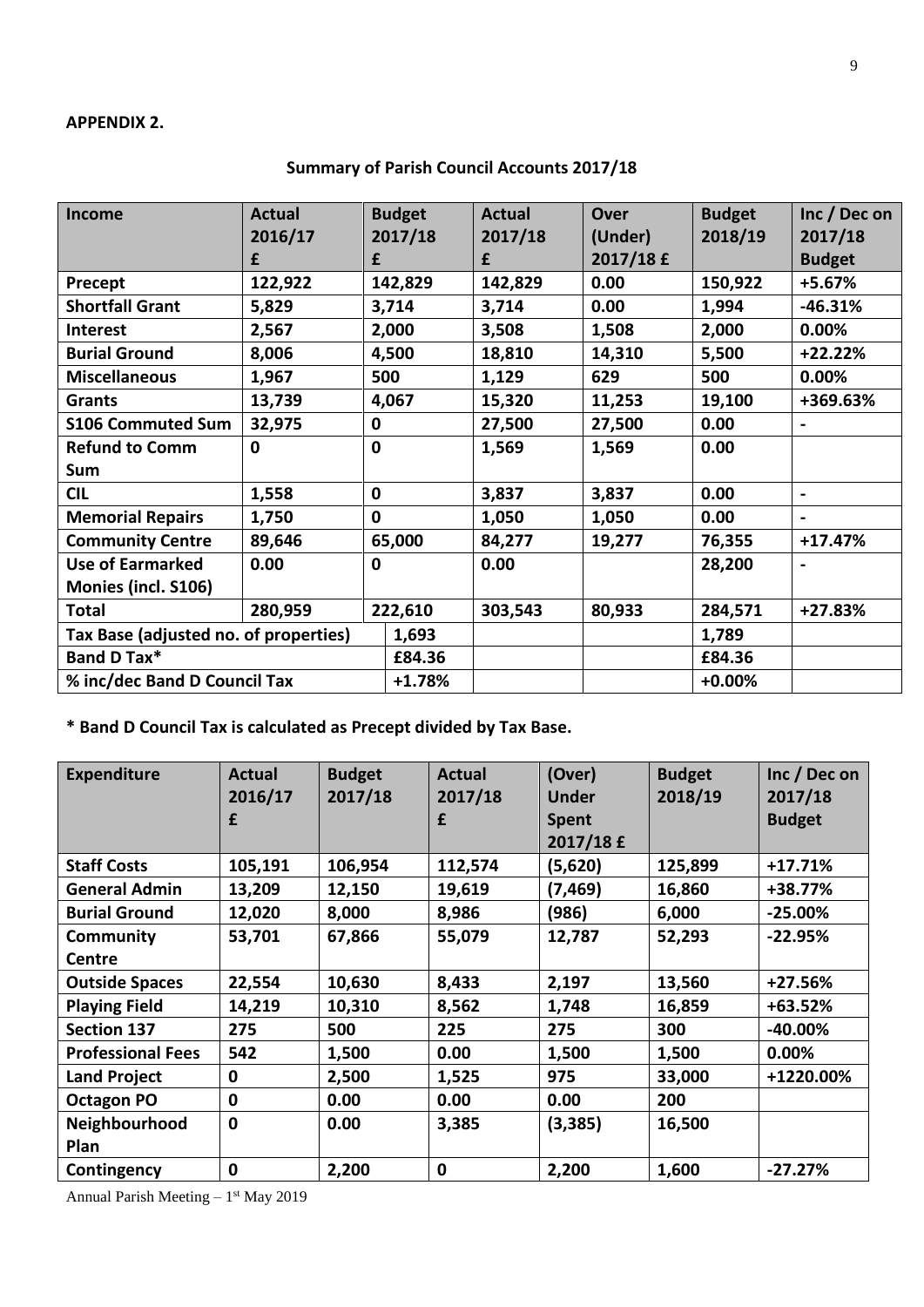| <b>Total</b>            | 221,711 | 222,610 | 218,388 | 4,222 | 284,571 | $+27.83%$ |
|-------------------------|---------|---------|---------|-------|---------|-----------|
| <b>Comm Sums &amp;</b>  | 17,567  |         | 5,381   |       |         |           |
| <b>Earm'ked Reserve</b> |         |         |         |       |         |           |
| (ER) Expenditure        |         |         |         |       |         |           |
| <b>Grand Total</b>      | 239,278 |         | 223,769 |       |         |           |

# *Taken from Un-Audited Accounts*

#### **Accounts**

| <b>Barclays Current</b>            | 13,275.50 |
|------------------------------------|-----------|
| <b>Unity Trust Current</b>         | 48,937.89 |
| <b>Barclays Deposit</b>            | 65,697.04 |
| Petty Cash / Bar Floats            | 550.00    |
| Nationwide Instant Access Saver    | 60,582.76 |
| Julian Hodge Bond 1                | 22,000.00 |
| Hampshire Trust Bond 1             | 55,847.75 |
| Cambridge & Counties 120 Day Saver | 74,086.85 |
| <b>Fidelity Investment</b>         | 30,000.00 |
| Hampshire Trust Bond 2             | 20,000.00 |
| Julian Hodge Bond 2                | 55,000.00 |
| Less unpresented payments          | 1,215.81  |

**Total 444,761.98**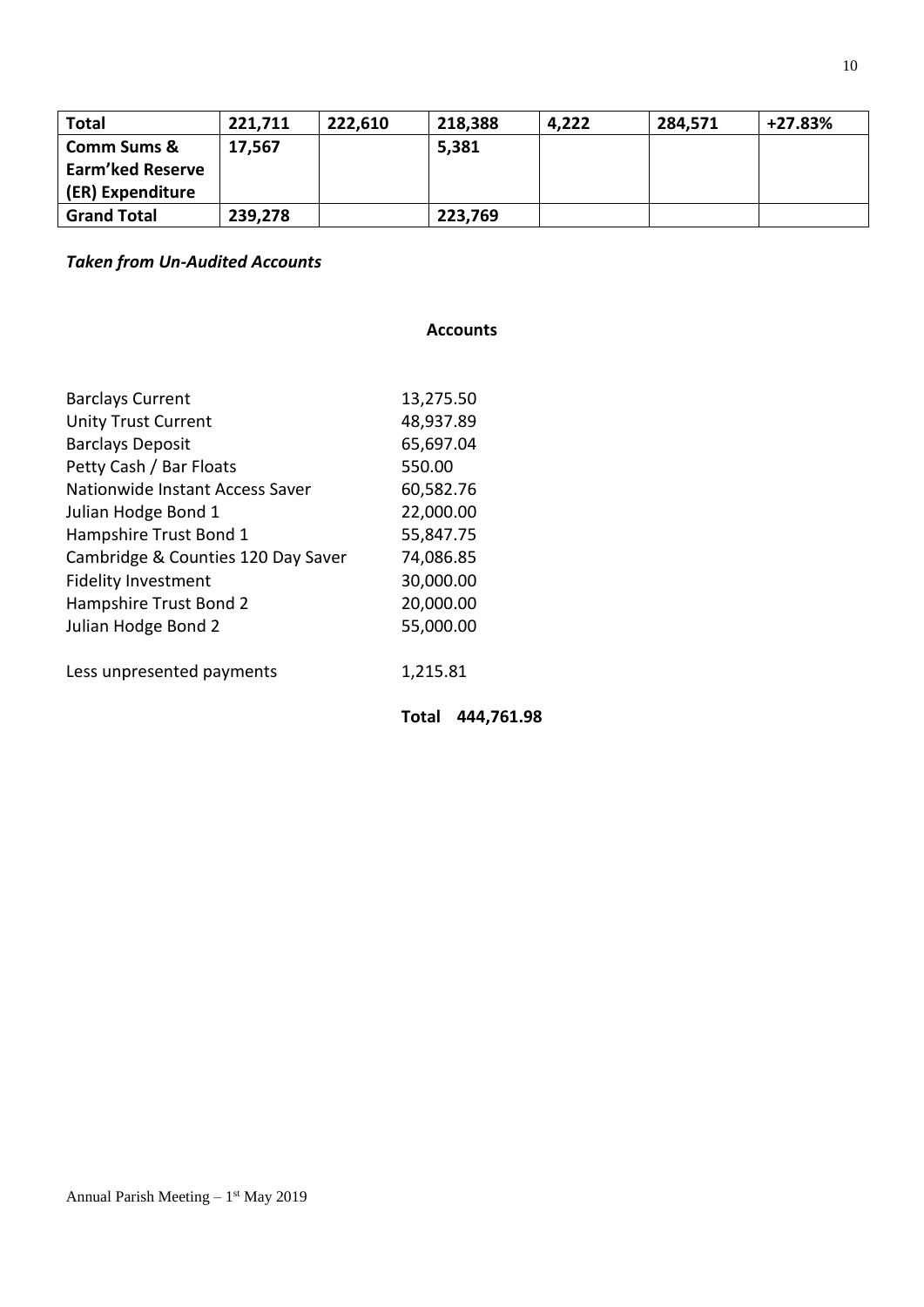# **Norfolk County Council Parish Council Annual Review 2018-19** Cllr Vic Thomson

In some ways this year has seemed to go by very quickly. I have highlighted some of the issues we have dealt with in the last 12 months.

Mobile coverage

NCC commissioned a survey of the actual mobile coverage of major mobile companies. Want to know what the mobile phone coverage is like in your area? Check out our interactive maps to find out www.norfolk.gov.uk/mobilemap

Highways

We have had lots of traffic management on B1332 through the year and we should now be coming to the end of the major roadworks through Poringland. Although the repairs meet the standard criteria for repairs, we need to push to get resurfacing work through the village.

This would be a major project and involve more roadworks and traffic management but in the long term should be worth it.

I have already put forward 2 projects for future funding that affect Poringland.

Crossing by Poringland Church

Refuge on A146 for the right turn from A146 onto the B1332

They have passed the very first stage and have been passed by our NCC Highways engineer.

Still plenty to do and updating the traffic information at least quarterly will be worth submitting. Poringland School

This coming September the reception class is over subscribed for the first time and some families are having to cope with difficult problems around their children's placement.

For the last 5 years the reception class as always been under subscribed even with the amount of new development in Poringland. In 2018 the reception class was full for the very first time and work was started to look at a second school in the catchment, unfortunately too late to accommodate the 2019 children. There will be a new school and work will continue to get a new school as soon as possible. Walking

Norfolk is full of interesting walking routes and information is coming out all the time.

There are new books and maps like West Norfolk Coastal Treasures and there is also a map in the style of Harry Beck (underground map) highlighting the Norfolk Trails.

All of the route maps and information about each route can be found and downloaded on the Norfolk County Council website, including .gpx map files that can be loaded into the walker's Ordinance Survey app. Visit www.norfolk.gov.uk/coastaltreasures for more information.

There is a new interactive map that shows all the walks in Norfolk and can be found at:

Norfolk Trails interactive map: http://maps.norfolk.gov.uk/trails/

Flytipping: Paying someone to take your waste

If you are asking anyone other than your District

Council to collect any waste from your home: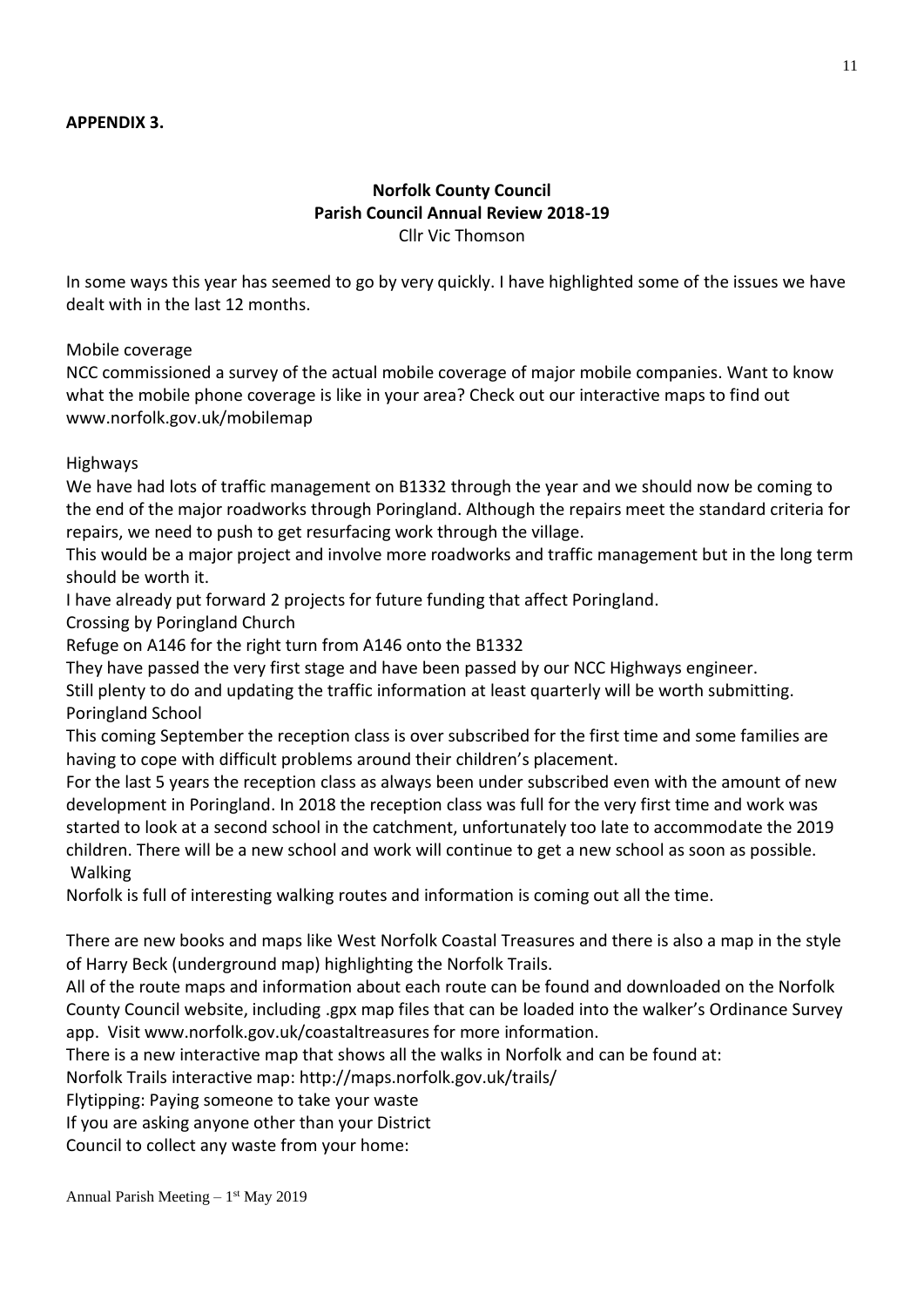Ask to see their waste carrier licence issued by the Environment Agency. Anyone removing waste from your property must have a licence.

Ask what is going to happen to your waste. You have a duty of care to take reasonable steps to prevent someone dumping your waste unlawfully. A legitimate, professional waste carrier should not object to these questions.

Record the vehicle registration numbers of any vehicle used by a private waste carrier to take your waste away. If waste is found dumped illegally and traced back to you investigators will be able to trace the registration.

Ask for a proper invoice and receipt. Residents have ended up paying again to have their fly tipped waste removed and disposed of correctly.

We need the help of our communities to stop fly tipping.,

# Public Health

Norfolk's Chief Fire Officer Stuart Ruff said: "Every five days, someone dies from a fire caused by cigarettes or smoking materials in the UK

Dr Louise Smith, Director of Public Health at Norfolk County Council, said: "As well as being a fire risk, smoking remains one of the most important causes of early death and health inequalities in Norfolk. Re Use Shop at Bergh Apton Depot

Bergh Apton recycling centre is getting a reuse shop for the very first time

Our popular reuse shops help to make sure good quality items are not thrown away and are given a new home instead. Providing new and bigger reuse shops means we can boost the range and number of things people can donate and buy. It's marvellous to see how popular the shops are and it's always great fun to have a look to see what bargains you may find."

To find your local reuse shop visit: www.norfolk.gov.uk/reuseshop NCC services Norfolk Community Services Directory

https://communitydirectory.norfolk.gov.uk/

Passenger Services There have been changes to bus services mainly due to withdrawal of operators. The 87/88 route will be run as the 41.

First will run from Monday to Saturday and Konnect will do the Sunday route as the 41.

Timetables of the services are on the websites of the bus companies and new service is being monitored by NCC Passenger Services.

SCAMS

This is still a major problem costing Norfolk residents thousands of pounds and massively under reported by people caught in the scams.

There are too many to mention in this report but you can register for alerts or to check a scam at https://www.norfolk.gov.uk/search?searchFor=Scams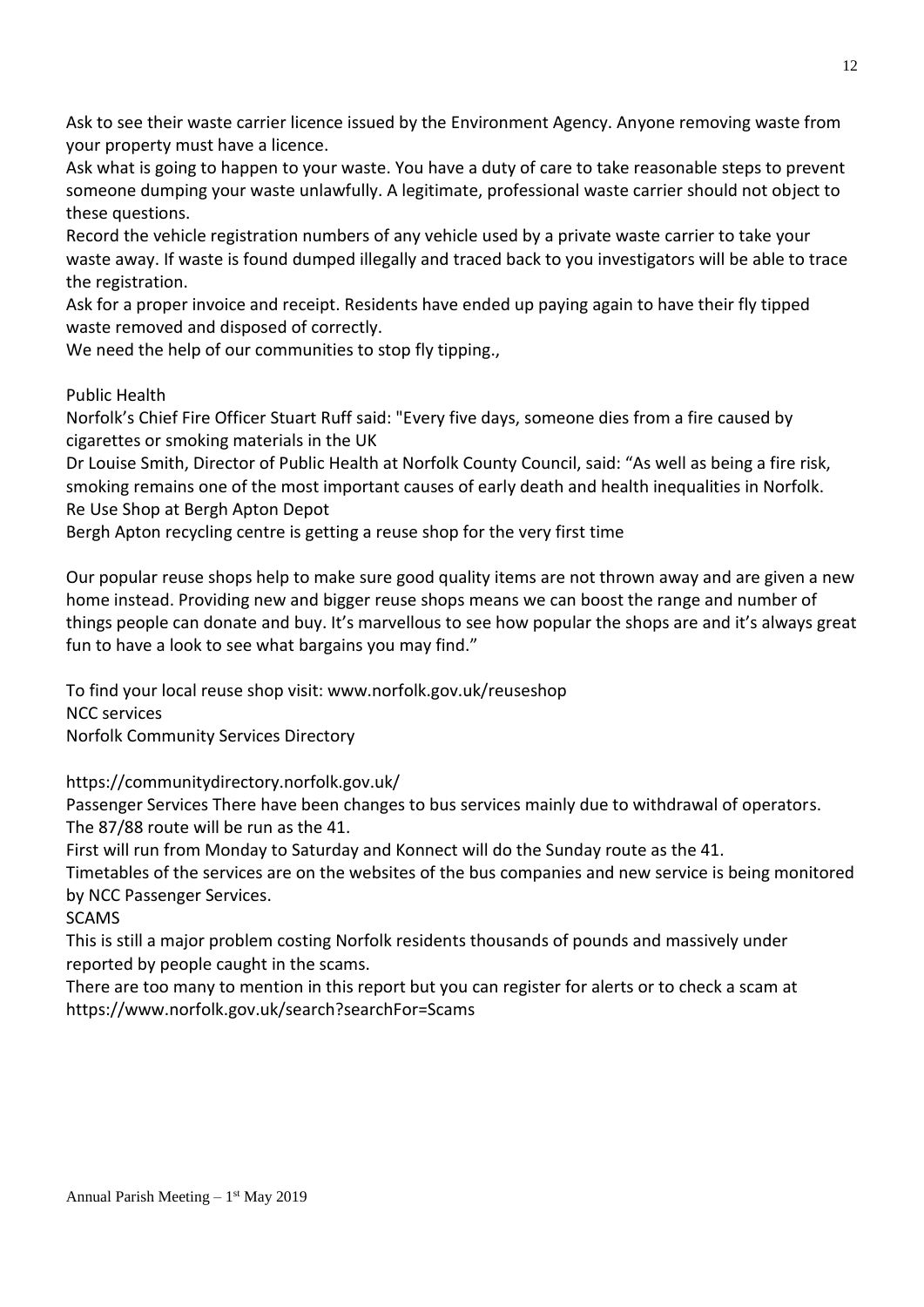# **APPENDIX 4.**

#### BRIEFING FOR PORINGLAND ANNUAL PARISH MEETING 2019

Poringland Fuel Allotment Charity

The Charity is one of nearly 500 historic relief charities in Norfolk that were derived from land enclosures or philanthropic gifts of land or money by private individuals.

The Charity was established by Trust Deed in 1805. The objective was the relieving of need, hardship or distress of the residents of Poringland .

The Trustees are required to maintain the level of capital but may distribute the income. In the mid 1990s, the Trustees decided to sell most of their land to Norfolk Homes and Budgens and to invest the money.

At the same time , the Charity broadened its charitable objectives allowing them to support the inhabitants of the parish, and to address education and training as part of their activities. The Charity continues to support local people and community projects.

The total value of the capital held is in the region of £670,000 of which around two-thirds is invested in the stock market in low risk income based funds. The balance is invested in a buy to let property and some grazing land.

In the 2018/19 financial year, the total income from investments and interest earned was around £28k and total expenditure around £25k of which over £21k was on grants.

The Trustees have recently redefined their Objectives which are now as follows :

To distribute its income to those living in the parish of Poringland who are in need through hardship or distress.

This will include:

- Winter fuel payments to those in need,
- Emergency grants to those in hardship or distress,
- Grants to students to support the cost of their further educational needs, and
- Grants to community organisations for projects which provide sports, leisure, educational or related facilities primarily benefitting Poringland residents.

There is scope for the level of grants awarded to continue to increase in future years and the charity is always willing to consider requests from Poringland residents in need of help. Further details are available from the Clerk to the Trustees, Lesley Sanders, on 01508 492155.

The charity will shortly become an incorporated body.

The Trustees in 2019 are unchanged and are :

Alison Randall – Chair David Gooderham – Treasurer Robert Parsonage Peter Sayles Sheila Hoyle Andrew Wright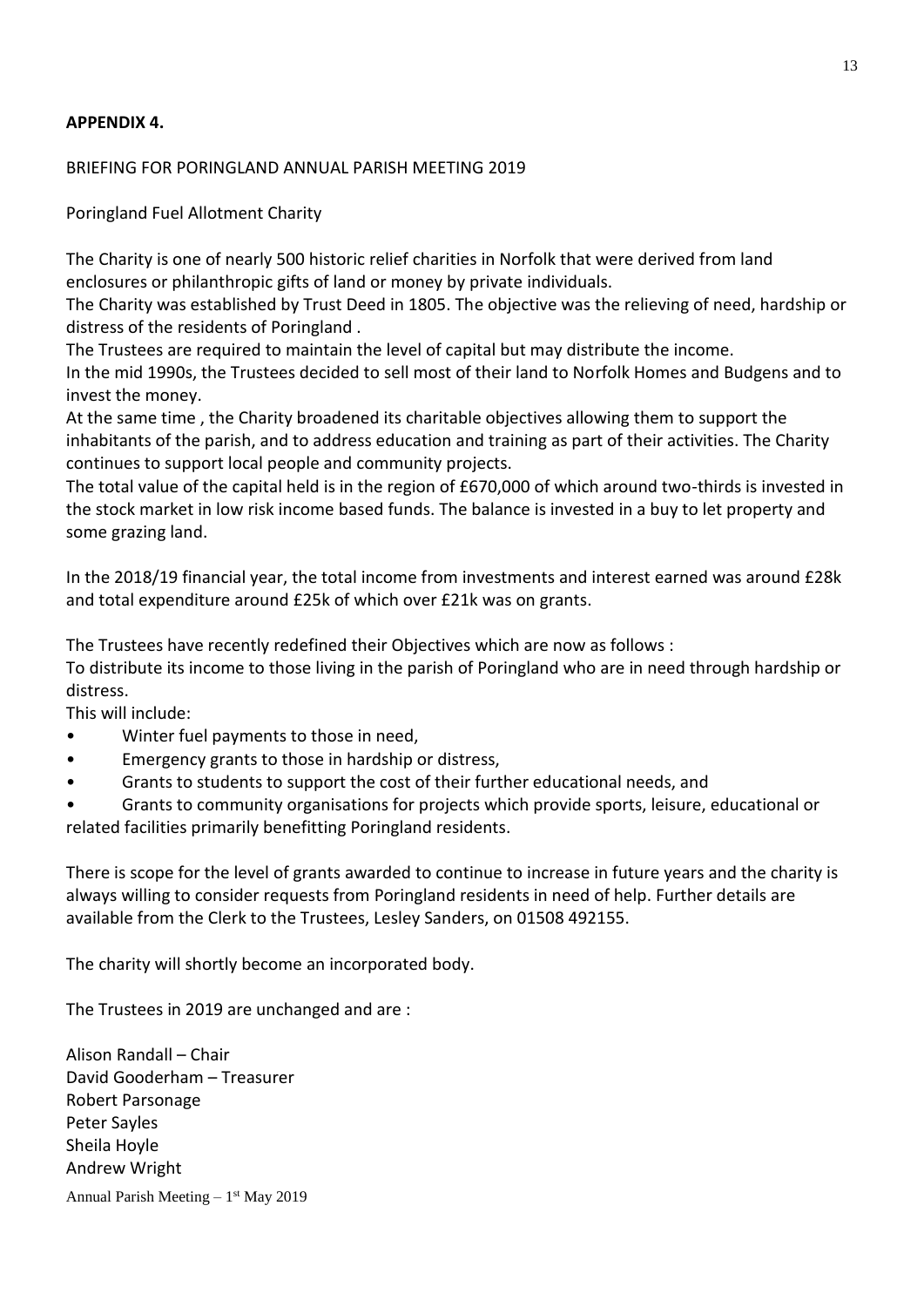**APPENDIX 5.**

# 2019 PORINGLAND ANNUAL PARISH MEETING Report from - **Poringland Sand and Gravel Allotment Charity**

Charity No. 264618

The Poringland Sand and Gravel Allotment Charity makes grants available to clubs, groups and societies comprising Poringland parishioners.

The Charity is run by 4 Trustees who are each appointed for a 4-year term by Poringland Parish Council but who are not necessarily parish councillors. Presently the Trustees are Pat Easter, Jenny Huxtable, Caroline Milton and myself.

Our financial year ends on 30 June and our accounts are independently examined each year. During the 2017/18 year, the latest available, we received income of just under £1,600 from our various investments and interest earned. During that period, we awarded grants totalling £1,600 to local organisations. As at 30 June 2018 our funds stood at over £62k.

Since June last year we have awarded further grants to local organisations totalling £400.

Local clubs, groups and societies who wish to seek assistance from the Charity should apply in writing to either the Chair, Mrs. Pat Easter or the Secretary, Mrs. Caroline Milton. Their addresses can be found in the 5+ and Contact magazines.

Thank you.

Chris Walker, Trustee

May 2019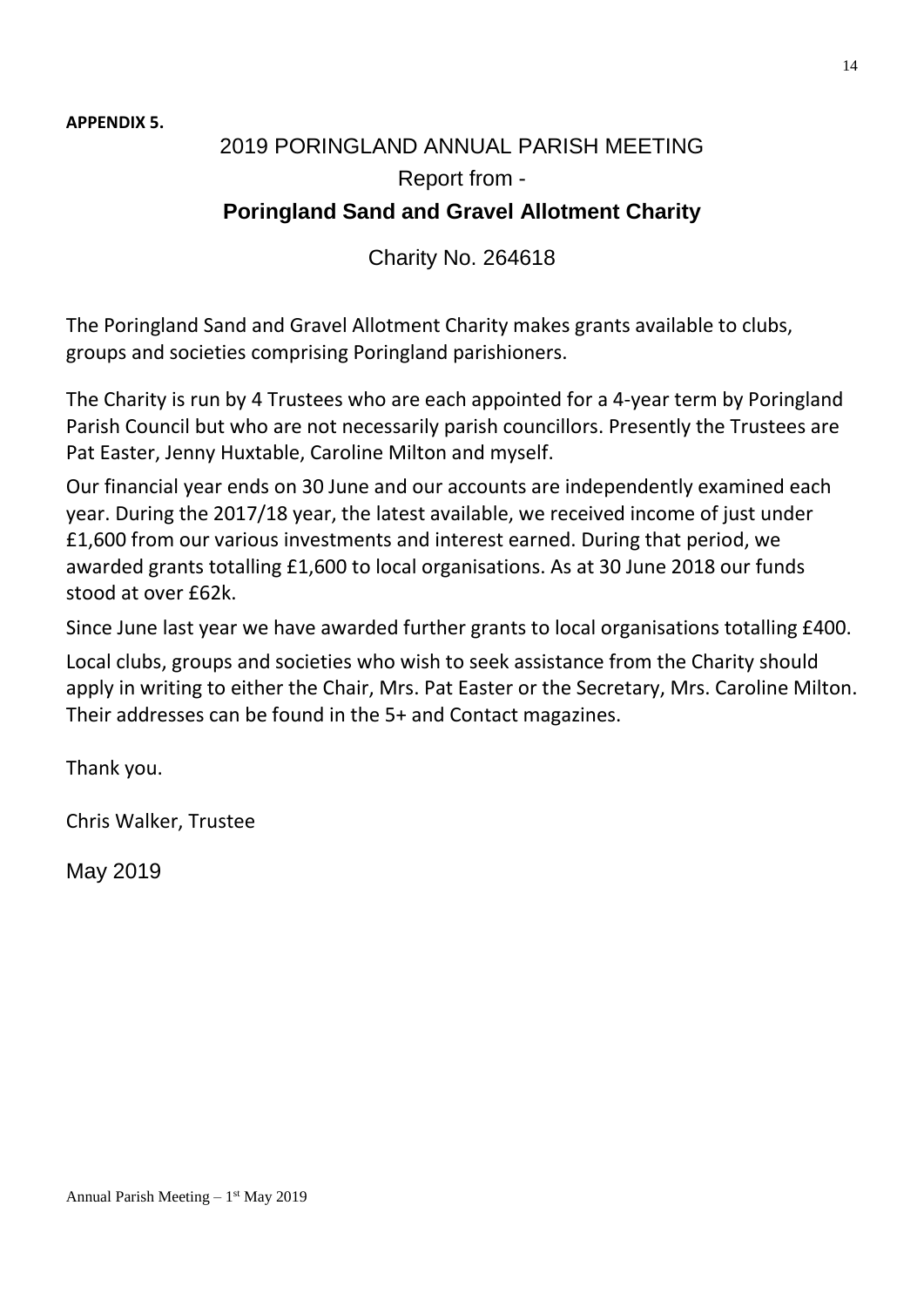### **APPENDIX 6.**

#### ANNUAL REPORT FOR PORINGLAND PARISH COUNCIL

TREE WARDEN

This has been another busy year and as usual, it has been a job that involves mainly dealing with people who are anxious about trees.

As there is not a Tre Warden in a couple of adjoining parishes, I have also been giving advice to those householders or the Parish Councils.

Case Study: An old detached village house has a large Walnut tree growing in the garden. The neighbouring property had an extension built some 10 years ago. The roots of the tree are now interfering with the foundations of the extension. The owner of the Walnut is has received demanding letters from the neighbour's insurance company. I have advised that it would have been evident at the time of the construction of the extension that the nearby tree would continue to grow and that exploratory roots of the tree would have been visible at the time of the extension being built. The fault thereby lies with the neighbouring properties architect, or builder (for putting in inadequate footings), or South Norfolk Council Planning Dept/Building Control for allowing development so near to a major tree. This dispute is ongoing between insurance companies. An application is being made for the tree to be protected.

Case Study: A new development of houses was built with a line of existing trees along the rear boundary, belonging to a property behind. These trees have grown over the years and the branches are now tapping at the windows of the new houses. The owner of the trees is unable to afford to have them attended to and neither is the most affected owner of one of the new houses. After discussions, the row of houses most affected are pooling their resources to have the work done with the permission of the owner of the trees.

Case Study: A village play area was planted with inappropriate trees which were then neglected. I am in the process of carrying out a survey and it is probable that some new trees will be planted through a planting scheme run by South Norfolk Tree Wardens, which I chair.

Case Study: A local resident to the play area on Victory Avenue in Poringland, encouraged he dog to savage three large Oak trees within the play area. Two of these trees were so damaged that they had to be taken down. It is intended that these trees be replaced.

The future: Climate change is happening faster than anticipated and is having an adverse impact on some species of trees, which coupled with invasions of foreign insect species and fungi is not good news for our trees. South Norfolk Tree Wardens have acquired generous funding from Busseys in Norwich and through connections with the Tree Council and other leading authorities on trees we will be keeping abreast of research and continue to give appropriate advice on the planting of suitable trees for the future.

### PORINGLAND AND DISTRICT MENS SHED

The Parish Council were recently given a copy of our Lottery Funding bid and so councillors are aware of our wide connections and work carried out within our community and the beneficial effect that the project is having on the well-being of Men Shed members and beyond.

There was a visit yesterday 30th April, to our Shed by the Eastern Area representative of The Lottery Fund, who was clearly impressed with the project and all that we have accomplished over the last 4 years and appreciated the need for Men's Shed to find a permanent and secure base. A repeated question however, was why a new Shed is going to cost some £250K, when the Lottery had funded other Shed buildings at £50K and £75K. It was explained that we were constrained with the design of the Shed building by the wishes of the Parish Council. There is therefore, a distinct possibility that our